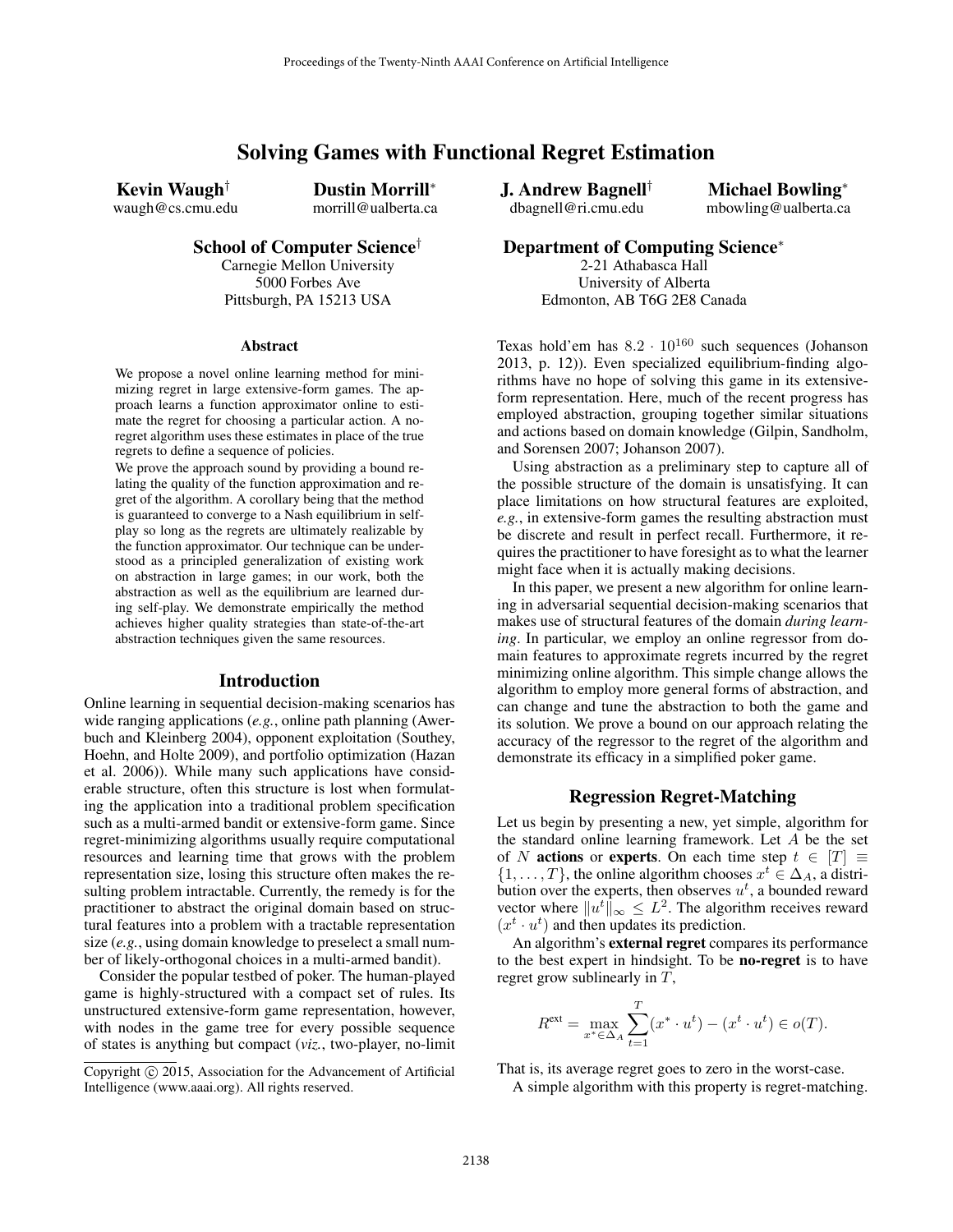## Algorithm 1 Regret-matching with Regret Regression

 $X \leftarrow []$ ,  $y \leftarrow []$ for  $t \in [T]$  do  $f \leftarrow$  TRAINREGRESSOR $(X, y)$ for  $a \in A$  do  $z(a) \leftarrow f(\varphi(a))$ end for  $x^t \propto \max\{0, z^t\}$ Observe  $u^t$ for  $a \in A$  do  $X \leftarrow X \cup \varphi(a)$  $y \leftarrow y \cup (u^t(a) - (x^t \cdot u^t))$ end for end for

Definition 1 (Regret-matching). *Define the vector of cumulative regret as*

$$
R^T \equiv \sum_{t=1}^T u^t - (x^t \cdot u^t)e
$$

where  $e$  is the vector of all ones. Choose  $x^t$   $\propto$  $\max\{0, R^{t-1}\}.$ 

Theorem 1 (from Hart & Mas-Colell (2000)). *Regret-*√ matching is no-regret. In particular,  $R^{\textit{ext}} \leq \sqrt{LNT}.$ 

We often have structure between the available actions, *e.g.*, when an action corresponds to betting a particular amount or choosing an acceleration. It is common to model such situations by discretizing the range of available actions and using a single action per interval. In this case, the structure linking actions is completely lost after this abstraction.

In more complicated stateful settings, we can describe each action  $a \in A$  with a **feature vector**,  $\varphi(a) \in \mathcal{X}$ . In poker, there are numerous ways to quantify the strength of a particular hand. For example, its expected value against different possible opponent holdings as well as potential-aware statistics, like the variance of the expected value. Current techniques use eight to ten such statistics to describe the portion of the state space representing the player's hand.

To reduce the action space in these settings, prior work uses unsupervised clustering techniques on the actions in feature space. This can essentially be thought of as an informed discretization of the space. The hope is that actions with similar features can be collapsed, or made indistinguishable, without incurring too much loss (Shi and Littman 2002). We use this feature vector to retain the structure *during learning*. To reduce to the standard framework, we can simply use an indicator feature for each action.

Algorithm 1 contains the pseudocode for our approach. It employs an arbitrary mean-squared-error minimizing regressor to estimate the cumulative regret. In particular, the training procedure is expected to produce  $f$  where  $f(\varphi(a)) \approx R^t(a)/t$ , or equivalently, the algorithm's regret estimate is  $\tilde{R}^t(a) = tf(\varphi(a)).$ 

We consider the error of our regressor with the  $l_2$  distance between the approximate and true cumulative regret vectors:

 $\Vert R^t - \tilde{R}^t \Vert_2$ . Note that this quantity is related to the representational power and recall of the regressor. In particular, if we cannot represent the true cumulative regret then it will be non-zero due to this bias. The regret of Algorithm 1 can then be bounded in terms of this representational power.

**Theorem 2.** *If for each*  $t \in [T]$ ,  $||R^t - \tilde{R}^t||_2 \leq \epsilon$ , *then regression regret-matching has regret bounded by* √  $\sqrt{T N L + 2T \sqrt{L} \epsilon}.$ 

The proof is in the appendix in the supplemental material.

This is a worst-case bound. That is, so long as  $\epsilon$  is small regression regret-matching cannot be much worse than normal regret-matching. It is possible that there are cases where regression regret-matching can do better than regretmatching if the structure is favorable.

The first subtlety we must note is that the regressor minimizes the mean-squared error of the immediate regrets, *i.e.*

$$
\{(\varphi(a), u^i(a) - u^i \cdot x^i) \mid \forall a \in A, i \in [t] \}
$$

forms the training set. If the hypothesis class can represent the regrets, then  $tf(\varphi(a)) = \hat{R}^t(a)$  obtains the minimum mean-squared error. Note that this error is likely not zero even in the realizable case!

In words, the theorem states that if the error of the regressor decreases like  $O(1/T)$  then the algorithm obtains a  $O(\sqrt{T})$  regret bound. Note that the cumulative regret can grow like  $O(T)$ , so a fixed  $\epsilon$  across time implies a decreasing error rate. The algorithm remains no-regret so long as the bias goes to zero and recall goes to one, *i.e.*, it is asymptotically unbiased. If the bias is constant then there is a constant term in the regret bound. When solving a game, this constant term constitutes the error introduced by a lossy abstraction.

Note that it is sufficient to make the estimator asymptotically unbiased by including indicator features for each action with proper regularization. In a sense, this allows the algorithm to move from an estimate of the true regrets as time increases, *i.e.*, as the true regrets stabilize.

Next, we aim to use our algorithm for sequential decisionmaking and to relate it to current abstraction techniques. Before we can accomplish this, we must review the extensiveform game framework.

#### Extensive-form Games

A two-player zero-sum extensive-form game is a tuple  $\Gamma = (\mathcal{H}, p, \sigma_c, \mathcal{I}, u)$  (Osborne and Rubinstein 1994). The set of **histories**, H, form a tree rooted at  $\phi \in \mathcal{H}$ , the empty history.  $A(h)$  is the set of actions available at  $h \in \mathcal{H}$  and  $ha \in \mathcal{H}$  is a child of h. The subset  $\mathcal{Z} \subseteq \mathcal{H}$  is the set of **terminal histories**, *i.e.*, if  $z \in \mathcal{Z}$  then  $A(z)$  is empty. p :  $\mathcal{H} \setminus \mathcal{Z} \rightarrow \{1, 2, c\}$  is the **player choice function** that determines if nature or a player is to act at any given history. For all histories  $h \in \mathcal{H}$  where chance acts (that is, all h where  $p(h) = c$ ),  $\sigma_c(\cdot|h) \in \Delta_{A(h)}$  is a probability distribution over available chance actions that defines nature's strategy. The **information partition,**  $\mathcal{I} = \mathcal{I}_1 \cup \mathcal{I}_2$ , separates histories into information sets such that all histories in an information set are indistinguishable to the acting player and have the same set of actions. Finally,  $u : \mathcal{Z} \to \mathbb{R}$  is the game's **utility**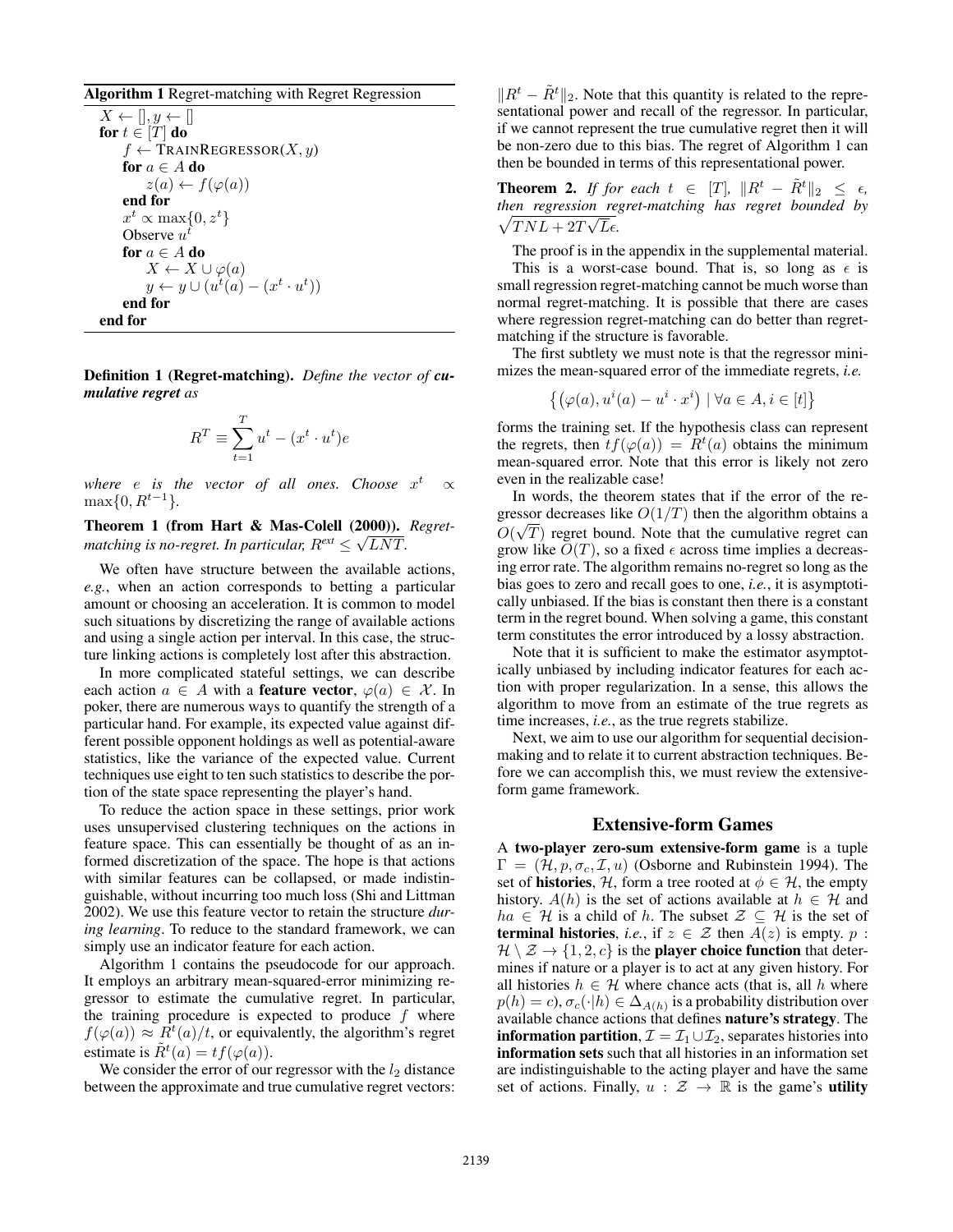**function.** At a terminal history,  $z \in \mathcal{Z}$ ,  $u_1(z) = u(z)$  is the reward to the first player and  $u_2(z) = -u(z)$  the reward to the second. That is, the gains of one player are the loses to the other and the rewards sum to zero.

A behavioral strategy for player  $i, \sigma_i \in \Sigma_i$ , defines a probability distribution at all information sets where player *i* acts. That is, if  $I \in \mathcal{I}_i$ , then  $\sigma_i(\cdot | I) \in \Delta_{A(I)}$ . We call a tuple of strategies  $(\sigma_1,\sigma_2)$  a **strategy profile**. Let  $\pi^{\sigma}(z)$  be the probability of reaching z by traversing the tree using  $\sigma$  from the root. Let  $\pi_{-i}^{\sigma}(z)$  be the probability of reaching z using  $\sigma$ assuming player  $i$  takes actions to reach  $z$  with probability one. Finally, let  $\pi^{\sigma}(h, z)$  be the probability of reaching z using  $\sigma$  while starting at history h instead of the root  $(\pi^{\sigma}(h, z))$ is zero if h is not an ancestor of z). With these definitions we can write the expected utility to player i under profile  $\sigma$  as  $u_i(\sigma) = \sum_{z \in \mathcal{Z}} \overline{\pi}^{\sigma}(z) u_i(z).$ 

A strategy profile is an  $\varepsilon$ -Nash equilibrium if

$$
u_1(\sigma_1, \sigma_2) + \varepsilon \ge u_1(\sigma'_1, \sigma_2), \text{ and } \forall \sigma'_1 \in \Sigma_1
$$
  

$$
u_2(\sigma_1, \sigma_2) + \varepsilon \ge u_2(\sigma_1, \sigma'_2). \qquad \forall \sigma'_2 \in \Sigma_2
$$

That is, if neither player can benefit by more than  $\varepsilon$  by deviating from  $\sigma$  unilaterally. In a two-player zero-sum game, a strategy belonging to a Nash equilibrium is minimax optimal so it attains the highest utility against an optimal opponent. Thus, it is safe to play an equilibrium strategy.

## Counterfactual Regret Minimization

Counterfactual regret minimization (CFR) is an algorithm for computing an  $\varepsilon$ -equilibrium in extensive-form games (Zinkevich et al. 2008). It employs multiple no-regret online learners, customarily instances of regret-matching, minimizing counterfactual regret at every information set.

The **counterfactual utility** for taking action  $a \in A(I)$ from information set  $I \in \mathcal{I}_i$  at time t is defined as

$$
u_i^t(a|I) = \sum_{h \in I} \sum_{z \in \mathcal{Z}} \pi^t_{-i}(h) \pi^t(ha, z) u_i(z).
$$

In words, it is the expected utility for player  $i$  taking action  $a$  at information set  $I$  assuming they play to reach  $I$ , take action a, and then follow their current policy thereafter.

Using counterfactual utility, we define immediate counterfactual regret and cumulative counterfactual regret as

$$
r_i^t(a|I) = u_i^t(a|I) - \sum_{a' \in A(I)} \sigma_i^t(a'|I)u_i^t(a'|I), \text{ and}
$$
  

$$
R_i^T(a|I) = \sum_{t=1}^T r_i^t(a|I),
$$

respectively. Each information set is equipped with its own no-regret learner that updates and maintains its cumulative regret. It is the cumulative regret from time  $t$  that defines the player's strategy at time  $t + 1$ .

Typically, regret-matching is the no-regret learner of choice with CFR. It defines the player's policy at time  $t$  as

$$
\sigma_i^t(a|I) \propto \max\{0, R_i^{t-1}(a|I)\}.
$$

The following two theorems show counterfactual regret minimization in self-play converges to an equilibrium.

Theorem 3. *If two no-regret algorithms in self-play each have no more than*  $\varepsilon$  *external regret,*  $R_i^{T,\text{ext}} \leq \varepsilon$ *, then the average of their strategies form a* 2ε/T*-Nash equilibrium.*

Theorem 4 (from Zinkevich et al. (2008)). *If regretmatching minimizes counterfactual regret at each information set for* T *iterations, then*  $R_i^{T,\text{ext}} \leq |\mathcal{I}_i|$ √ LNT*, where* L 2 *is the maximum possible utility and* N *is the maximum number of actions at any information set.*

Counterfactual regret minimization is the large-scale equilibrium-finding algorithm of choice. Though other algorithms boast better asymptotic rates (Gilpin et al. 2007), CFR more rapidly converges to an acceptable solution in practice. Furthermore, it is simple, highly parallelizable and amenable to sampling techniques (Lanctot et al. 2009) that dramatically reduce computational requirements.

## Regression CFR

We are now ready to put the pieces together to form our new regret algorithm for sequential decision-making scenarios: Regression CFR (RCFR). The algorithm is simple. We will minimize counterfactual regret at every information set using estimates of the counterfactual regret that comes from a single common regressor shared across all information sets. The common regressor uses features,  $\varphi(I, a)$ , that are a function of the information-set/action pair. This allows the regressor to generalize over similar actions and similar situations in building its regret estimates.

As with CFR, we can derive a regret bound, which in turn implies a worst-case bound on the quality of an approximate equilibrium resulting from self-play.

**Theorem 5.** *If for each*  $t \in [T]$  *at every information set*  $I \in \mathcal{I}_i$ ,  $\|R^t(\cdot|I) - \tilde{R}^t(\cdot|I)\|_2 \leq \epsilon$ , then RCFR has external *regret bounded by*  $|\mathcal{I}_i| \sqrt{TNL + 2T\sqrt{L}\epsilon}$ .

The proof combines Theorem 2 together with the CFR convergence proof of Zinkevich et al. (2008).

Now that we have presented RCFR, let us examine how it relates to modern abstraction techniques.

#### Relationship to Abstraction

As noted in the introduction, often the problem we wish to solve, when viewed without any structure, is intractably large. For example, representing a behavioral strategy profile in no-limit Texas Hold'em<sup>1</sup> requires  $8.2 \cdot 10^{160}$  entries (Johanson 2013, p. 12). To surmount this, we typically first distill the game to a tractably-sized abstract game. Then, after solving it, we map its solution into the full game. The hope is that the abstract game and its solution roughly maintain the important strategic aspects of the full game. Though this turns out to be false (Waugh et al. 2008), it appears to not occur with any significance in the large games of interest (Johanson et al. 2011; Bard et al. 2013).

The common way to abstract a game is to simply group together similar information sets (Gilpin, Sandholm, and Sorensen 2007; Johanson 2007). That is, we take situations

<sup>&</sup>lt;sup>1</sup>We consider the game with 50-100 blinds with 20,000 chip stacks as played in the Annual Computer Poker Competition.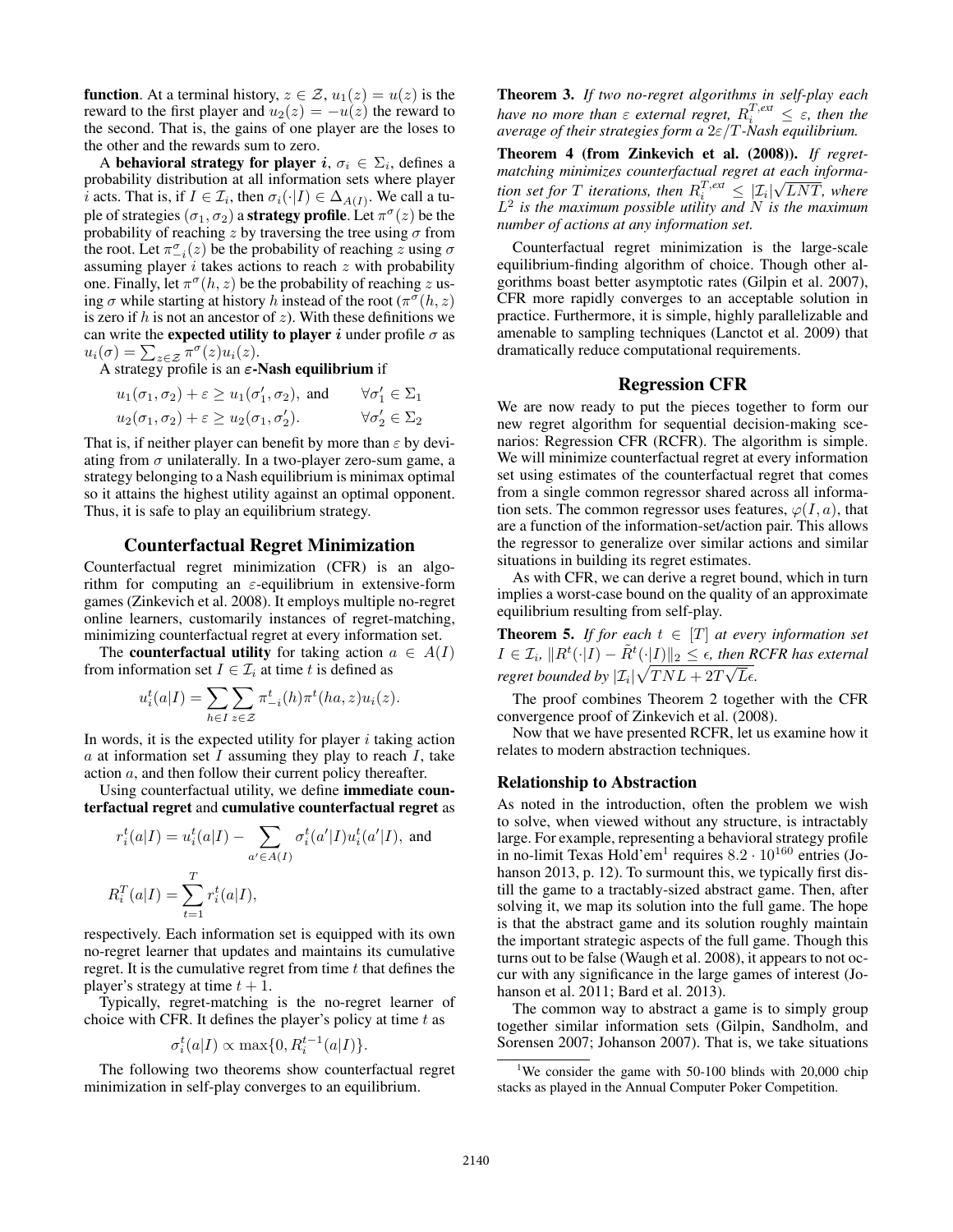in the full game that the player can differentiate and make them indistinguishable in the abstract game. If the two situations have similar behavior in equilibrium, then at the very least we have not lost representational power in doing so. This form of abstraction provides a function  $f$  mapping full game information sets to abstract game information sets.

To create such an abstraction requires some notion of similarity and compatibility of information sets, and a clustering algorithm, like k-means. Ultimately, the size of the abstract game is a function of the number of clusters—how the information sets collapse together. Let us assume that we have a function  $\varphi : \mathcal{I} \times A \to \mathcal{X}$  that maps information-set/action pairs to domain-specific features in space  $X$ . We can use such a function to define the similarity of compatible information sets  $I$  and  $I'$  by, for example, the cumulative inner product,  $\sum_{a \in A} \langle \varphi(I, a), \varphi(I', a) \rangle$ , which can be passed to k-means to cluster the information sets (often subject to constraints such as preserving perfect recall).

In order to compare the approach to RCFR, consider a single iteration of the counterfactual regret update in both the original game and the abstract game where the players' strategies are fixed. In particular, we have

$$
\tilde{r}_i^t(a|I^{\text{abstract}}) = \sum_{I^{\text{full}} \in f^{-1}(I^{\text{abstract}})} r_i^t(a|I^{\text{full}}).
$$

That is, the regret at information set  $I<sup>abstract</sup>$  in the abstract game,  $\tilde{r}_i^t(\cdot | I^{\text{abstract}})$  is the sum of the regrets in the full game of all information sets that map to it,  $f^{-1}(I^{\text{abstract}})$ . Taking this view-point in reverse, using CFR on the abstract game is operationally equivalent to solving the full game where we maintain and update the regrets  $\tilde{r}_i^{\tilde{t}}(\cdot | f(I^{\text{full}})), i.e.,$ we approximate the true regrets with a tabular regressor  $r_i^t(a|\bar{I}^{\text{full}}) \approx \tilde{r}_i^t(a|f(I^{\text{full}})).$  Thus, abstraction can be thought of as a special-case of RCFR with a particular choice for how to approximate the cumulative counterfactual regret.

RCFR is, of course, not restricted to tabular regressors and so can capture structure that goes beyond traditional abstraction. For example, using linear or kernel regression provides a sort of "soft" abstraction. That is, the regret of two distinct (in feature space) actions can effect one another without making the two completely indistinguishable, which is the only option available to traditional "hard" abstraction.

Unlike traditional abstraction where  $f$  is chosen a priori, RCFR is also able to learn the structure of the abstraction online upon seeing actual data. And since the regressor is trained after each time step, RCFR can effectively re-abstract the game on-the-fly as necessary. Furthermore, the abstraction is informed by the game *in a way that is compatible with the learner*. Imperfect information games have an interesting property in that portions of the game that are never reached in optimal play have strategic effects. For example, if one player was to behave suboptimally, the other might benefit by deviating into an otherwise undesirable space. Without the possibility of deviating there may be no way to punish the poor play. Practically, this presents as a rather annoying hurdle for abstraction designers. In particular, seemingly ideal abstractions tailored perfectly to the structure of an equilibrium may actually lead to poor solutions due to missing important, but seemingly unnecessary,

parts of the strategy space. RCFR avoids all of this as the regressor tunes the abstraction to the current policy, not the solution.

## Experimental Results

In order to illustrate the practicality of RCFR, we test its performance in Leduc Hold'em, a simplified poker game. Our goal is to compare the strategies found by RCFR with varying regressors to strategies generated with conventional abstraction techniques. In addition, we examine the iterative behaviour of RCFR compared to CFR.

#### Leduc Hold'em

Leduc Hold'em is a poker game based on Kuhn poker (Southey et al. 2005). It provides a good testbed as common operations, like best response and equilibrium computations, are tractable and exact.

The game has two betting rounds, the preflop and flop. At the beginning of the game both players ante a single chip into the pot and are dealt a single private card from a shuffled deck of six cards—two jacks, two queens and two kings. Then begins the preflop betting round where the first player can either check or bet. If the first player checks, passing their turn, then the second player can end the betting round by checking as well, or continue by betting. When facing a bet; the player can raise by placing two chips into the pot; call by matching the bet in the pot and ending the round; or fold by forfeiting the pot to the opponent. There is a maximum of two wagers per round, *i.e.*, one bet and one raise. A single public card is dealt face up for both players to see at the beginning flop. If the flop betting ends without either player folding, a showdown occurs and the player with the best hand takes the pot. A player that pairs, *i.e.*, their card matches the public card, always has the best hand no matter the rank of the paired card or the opponent's card. If neither player pairs, the one with the highest rank card wins. In the event of a tie, the pot is split. The size of a wager preflop is two chips, and is doubled to four chips on the flop.

Leduc Hold'em has 672 sequences. At equilibrium, the first player is expected to lose 0.08 chips per hand. We show results in milliblinds/antes per hand (mb/h), a thousandth of a chip, *i.e.*, optimally the first player loses 80 mb/h.

## Features and Implementation

We use a regression tree aiming to minimize mean-squared error as our regressor. When training, we examine all candidate splits on a single feature and choose the one that results in the best immediate error reduction. The data is then partitioned according to this split and we recursively train both sets. If the error improvement at a node is less than a threshold, or no improvement can be made by any split, a leaf is inserted that predicts the average. It is this error threshold that we manipulate to control the complexity of the regressor the size of the tree. All the training data is kept between iterations, as in Algorithm 1.

Eight features were chosen such that the set of features would be small, thus allowing fast regression tree training,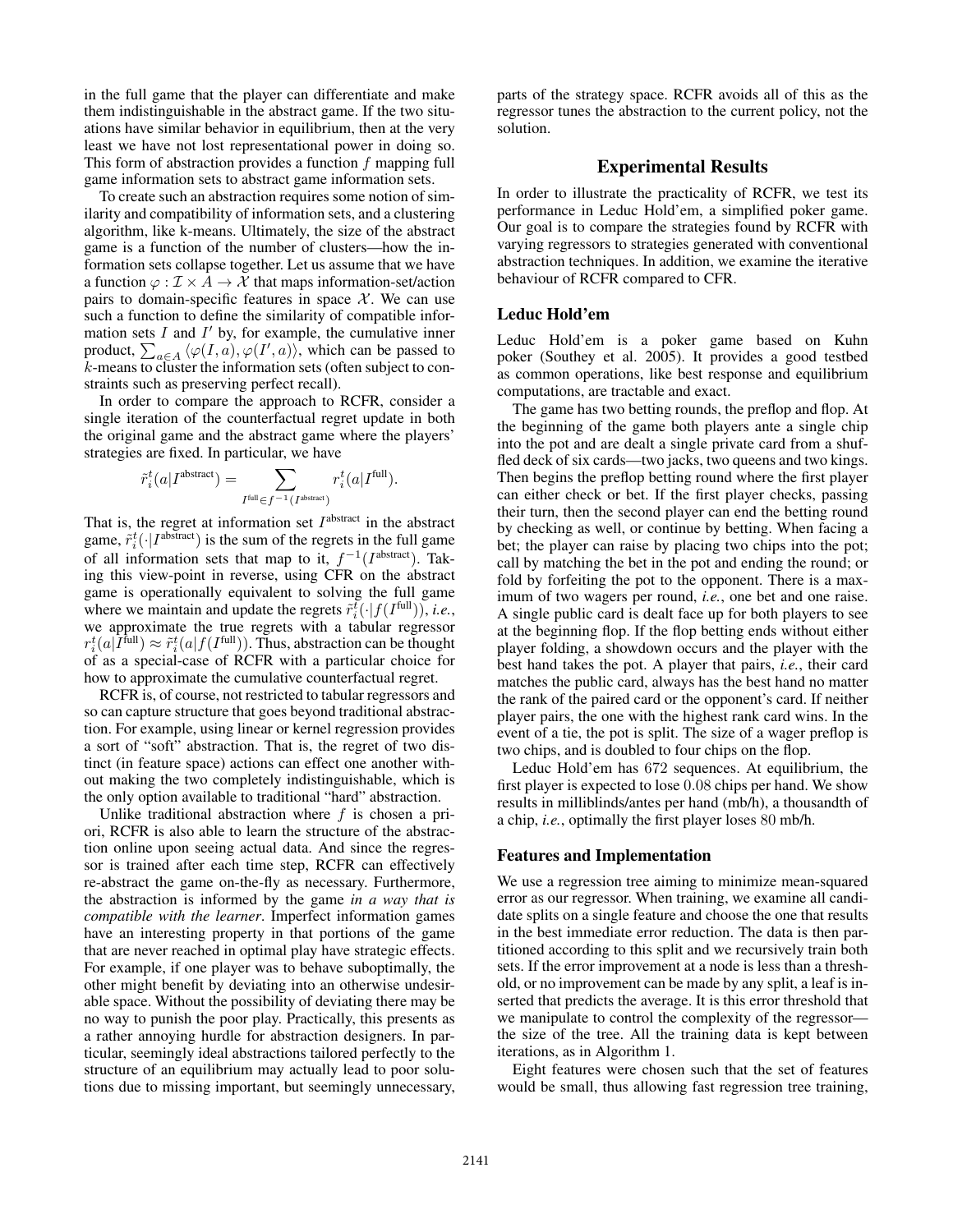which is done on every RCFR iteration, but still descriptive enough to have a unique feature expansion for every sequence: 1) the expected hand strength  $(E[HS])$ , or the probability of winning the hand given the available information, and marginalized over a uniform distribution of opponent hands and possible future board card; 2) the rank of the board card, or zero on the preflop; 3) the pot size; 4) the pot relative size of the wager being faced, or zero if not facing a wager; 5) the number of actions this hand; 6) the number of wagers this hand; 7) an indicator on whether or not the next action would be a fold action; and 8) the pot relative size of the wager that would be made by taking the next action, or zero if the next action would be a check or call.

Features (1) and (2) refer to private and public card information, (3) through (6) are public chip and action information, while (7) and (8) fully describe the next potential action in the sequence<sup>2</sup>.

#### Experiments

We evaluate the empirical performance of RCFR here according to three metrics: 1) convergence properties, 2) exploitability, and 3) one-on-one competitions.

Strategies were computing using RCFR and four different error threshold values. Each threshold was chosen so that RCFR's regressor would have similar complexity to that of a conventional abstraction, or that of the full game. In Leduc Hold'em, a typical abstraction is one that groups together cards on the preflop and only distinguishes between pairing and non-pairing board cards on the flop. These handcrafted abstractions are analogous to the  $E[HS]$  based abstractions commonly used in Texas Hold'em. Abstractions are denoted, for example, J.QK to describe the abstraction that can distinguish between a jack and a queen or king, but cannot distinguish between a queen and king. The remaining three abstractions are then  $JQK$ ,  $JQ$ .K, and  $JQ$ .K. One may also note that  $J. Q.K$  is a strict refinement of the other three abstractions, and  $J.QK$  and  $JQ.K$  both are strict refinements of JQK. To generate strategies, chance sampling CFR (Zinkevich et al. 2007) was run for 100000 iterations to solve each abstract game.

Each different RCFR strategy is denoted, for example, RCFR-22%, to describe RCFR using a regressor 22% the size of a strategy in the full game. RCFR-22%, RCFR-47%, and RCFR-66% correspond to JQK, J.QK/JQ.K, and J.Q.K, respectively, in terms of complexity. RCFR-96% corresponds to FULL, which denotes no abstraction, and it was made by setting the error threshold to zero, so the regressor was free to split on every feature and become as large as the full game. RCFR and CFR were run for 100000 iterations to generate the set of RCFR strategies and a FULL strategy, respectively.

Convergence Figure 1 shows that all RCFR strategies improve at the same rate as an unabstracted CFR strategy (FULL) until a plateau is reached, the height of which is



Figure 1: Convergence of RCFR using various error thresholds (complexity limitations) compared with CFR on the unabstracted game (FULL).

determined by the error threshold parameter of that RCFR instance. These plateaus are essentially the exploitability cost incurred by estimating regrets instead of computing and storing them explicitly. Larger thresholds, reducing regressor complexity, incur a greater cost and thus have a higher plateau. As expected, when the error threshold is set to zero, as in the case of RCFR-96%, RCFR's progression mimics unabstracted CFR for the full set of 100000 iterations.



Figure 2: Exploitability of final strategies after 100000 iterations of RCFR, unabstracted CFR (FULL), or chance sampling CFR (JQK, J.QK, JQ.K, and J.Q.K). The horizontal axis shows the complexity of the solution method as a percentage of the size of the unabstracted game. RCFR's complexity is the size of the regression tree while the complexity of a conventional abstraction is the size of its abstract game.

Exploitability Figure 2 shows that RCFR, given complexity restrictions equivalent to those of conventional abstractions, finds significantly less exploitable strategies. RCFR-66%'s regressor is 2% smaller than the size of the

 $2$ No explicit check/call feature is necessary because it is implicitly encoded by features (7) and (8) in combination. The action would be a check/call if and only if both are zero (the action would not be a fold nor a wager, and the game has only three action types).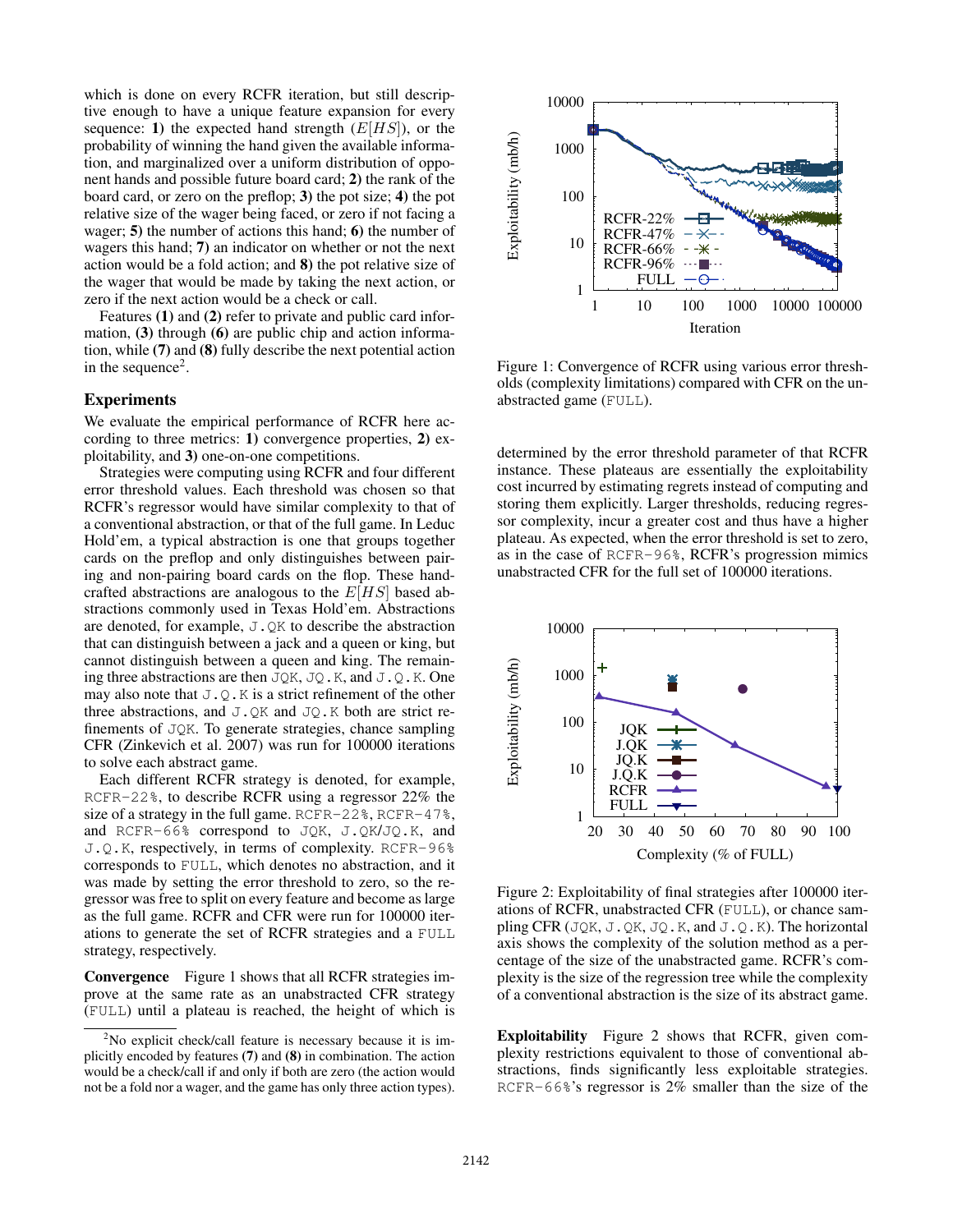|            | $RCFR-22%$         | JOK               | $RCFR-47%$         | J.OK               | JQ.K               | $RCFR-66%$         | J.O.K              | $RCFR-96%$         | FULL               | Mean               |
|------------|--------------------|-------------------|--------------------|--------------------|--------------------|--------------------|--------------------|--------------------|--------------------|--------------------|
| $RCFR-22%$ |                    | $319.50 \pm 1.81$ | $-97.61 \pm 1.31$  | $58.25 \pm 1.45$   | $-100.70 \pm 1.26$ | $-123.70 \pm 1.30$ | $-88.90 \pm 1.34$  | $-135.89 \pm 1.34$ | $-139.90 \pm 1.33$ | $-38.62 \pm 1.39$  |
| JQK        | $-319.50 \pm 1.81$ |                   | $-453.35 \pm 1.85$ | $-405.96 \pm 1.97$ | $-363.66 \pm 1.70$ | $-452.82 \pm 1.85$ | $-369.79 \pm 1.83$ | $-495.46 \pm 1.85$ | $-486.06 \pm 1.86$ | $-418.33 \pm 1.84$ |
| $RCFR-47%$ | $97.61 \pm 1.31$   | $453.35 \pm 1.85$ |                    | $140.32 \pm 1.44$  | $14.19 \pm 1.27$   | $-34.91 \pm 1.26$  | $18.07 \pm 1.29$   | $-44.91 \pm 1.26$  | $-47.98 \pm 1.27$  | $74.47 \pm 1.37$   |
| J.QK       | $-58.25 \pm 1.45$  | $405.96 \pm 1.97$ | $-140.32 \pm 1.44$ |                    | $-107.66 \pm 1.35$ | $-147.86 \pm 1.42$ | $-94.31 \pm 1.45$  | $-149.31 \pm 1.41$ | $-156.26 \pm 1.43$ | $-56.00 \pm 1.49$  |
| JQ.K       | $100.70 \pm 1.26$  | $363.66 \pm 1.70$ | $-14.19 \pm 1.27$  | $107.66 \pm 1.35$  |                    | $-46.71 \pm 1.26$  | $-33.16 \pm 1.30$  | $-53.90 \pm 1.27$  | $-56.77 \pm 1.27$  | $45.91 \pm 1.33$   |
| $RCFR-66%$ | $123.70 \pm 1.30$  | $452.82 \pm 1.85$ | $34.91 \pm 1.26$   | $147.86 \pm 1.42$  | $46.71 \pm 1.26$   |                    | $33.65 \pm 1.26$   | $-10.17 \pm 1.25$  | $-9.41 \pm 1.24$   | $102.51 \pm 1.35$  |
| J.O.K      | $88.90 \pm 1.34$   | $369.79 \pm 1.83$ | $-18.07 \pm 1.29$  | $94.31 \pm 1.45$   | $33.16 \pm 1.30$   | $-33.65 \pm 1.26$  |                    | $-36.82 \pm 1.26$  | $-37.69 \pm 1.25$  | $57.49 \pm 1.37$   |
| RCFR-96%   | $135.89 \pm 1.34$  | $495.46 \pm 1.85$ | $44.91 \pm 1.26$   | $149.31 \pm 1.41$  | $53.90 \pm 1.27$   | $10.17 \pm 1.25$   | $36.82 \pm 1.26$   |                    | $0.00 \pm 1.25$    | $115.81 \pm 1.36$  |
| FULL       | $139.90 \pm 1.33$  | $486.06 \pm 1.86$ | $47.98 \pm 1.27$   | $156.26 \pm 1.43$  | $56.77 \pm 1.27$   | $9.41 \pm 1.24$    | $37.69 \pm 1.25$   | $0.00 \pm 1.25$    |                    | $116.76 \pm 1.36$  |

Table 1: One-on-one competition crosstable. Each cell is the bankroll for the row player in mb/h and 95% confidence interval of playing the row agent against the column agent for 30000000 hands where the starting player was changed after every hand. The table is partitioned according to abstraction or regressor complexity.

J.Q.K abstract game, yet J.Q.K is sixteen times more exploitable! The closest corresponding strategies in terms of exploitability are RCFR-47% and JQ.K where JQ.K is *only* three and a half times more exploitable.

Another useful practical property of RCFR is that it appears to avoid non-monotonicities that have been observed in hand-crafted abstractions (Waugh et al. 2008). That is, increasing the complexity of the regressor appears to improve the full game exploitability of the resulting strategy.

One-on-one Competitions Table 1 is the one-on-one competition crosstable between each of the agents. Against almost every opponent, each RCFR variant outperforms its corresponding strategy. The exceptions, for example, JQ.K wins 100.70 mb/h against RCFR-22% while RCFR-47% wins only 97.61 mb/h against this same opponent, are small margins. In addition, each RCFR strategy defeats or, in the case of RCFR-96%, ties its counterparts. RCFR-22% and RCFR-47% even win against larger abstract strategies J.QK and  $J. Q.K$ , respectively. Dividing the agents into an RCFR team and a conventional agents team, the RCFR team wins 2033.34 mb/h in aggregate.

## Future Work

In this paper we introduced RCFR, a technique that obviates the need for abstraction as a preprocessing step by employing a regression algorithm online. The regressor essentially learns and tunes an abstraction automatically as the algorithm progresses greatly simplifying abstraction design.

The experimental results show this technique is quite promising. The next step is to scale to larger games, *e.g.*, no-limit Texas Hold'em, where abstraction is necessary. It is likely that RCFR is up to this challenge, but a number of interesting questions need be answered along the way.

First, CFR is the algorithm of choice for equilibriumfinding due to the powerful sampling schemes available to it. In this paper, we have not explored sampling with RCFR at all. Theoretically, there are no obvious restrictions that forbid sampling, but we posit that lower variance sampling schemes than are currently employed will be preferred.

Second, the choice of features and regressor are extremely important and remain open. Online regression algorithms are appealing due to their simplicity as well as removing the need to store data from past iterations. If this route is pursued, care must be taken to ensure access to strategy and

updating the regressor remain inexpensive. This is possible, for example, by using sparse features.

Third, the average strategy is typically the result of the equilibrium computation. This average, too, must be encoded with a regressor in the case of large games. Conceptually, this poses no problems, but again care must be taken. In particular, due to the sequential nature of the policy, errors made by the regressor propagate and compound. The DAGGer algorithm corrects this by ensuring the regressor imposes the same distribution over future decisions as is observed in the true policy (Ross, Gordon, and Bagnell 2011).

## Acknowledgments

This work is supported by the ONR MURI grant N00014- 09-1-1052, the National Sciences and Engineering Research Council of Canada (NSERC) and Alberta Innovative Technology Futures (AITF). Thanks to Compute Canada for computational resources and the Computer Poker Research Group (CPRG) for software infrastructure support.

#### References

Awerbuch, B., and Kleinberg, R. 2004. Adaptive routing with end-to-end feedback: Distributed learning and geometric approaches. In *ACM Symposium on Theory of Computing (STOC)*.

Bard, N.; Johanson, M.; Burch, N.; and Bowling, M. 2013. Online implicit agent modelling. In *International Conference on Autonomous Agents and Multiagent Systems (AA-MAS)*.

Gilpin, A.; Hoda, S.; Peña, J.; and Sandholm, T. 2007. Gradient-based algorithms for finding Nash equilibria in extensive form games. In *International Workshop on Internet and Network Economics (WINE)*.

Gilpin, A.; Sandholm, T.; and Sorensen, T. 2007. Potentialaware automated abstraction of sequential games, and holistic equilibrium analysis of texas holdem poker. In *AAAI Conference on Artificial Intelligence (AAAI)*.

Hart, S., and Mas-Colell, A. 2000. A simple adaptive procedure leading to correlated equilibrium. *Econometrica* 68(5):1127–1150.

Hazan, E.; Kalai, A.; Kale, S.; and Agarwal, A. 2006. Logarithmic regret algorithms for online convex optimization. In *Conference on Learning Theory (COLT)*.